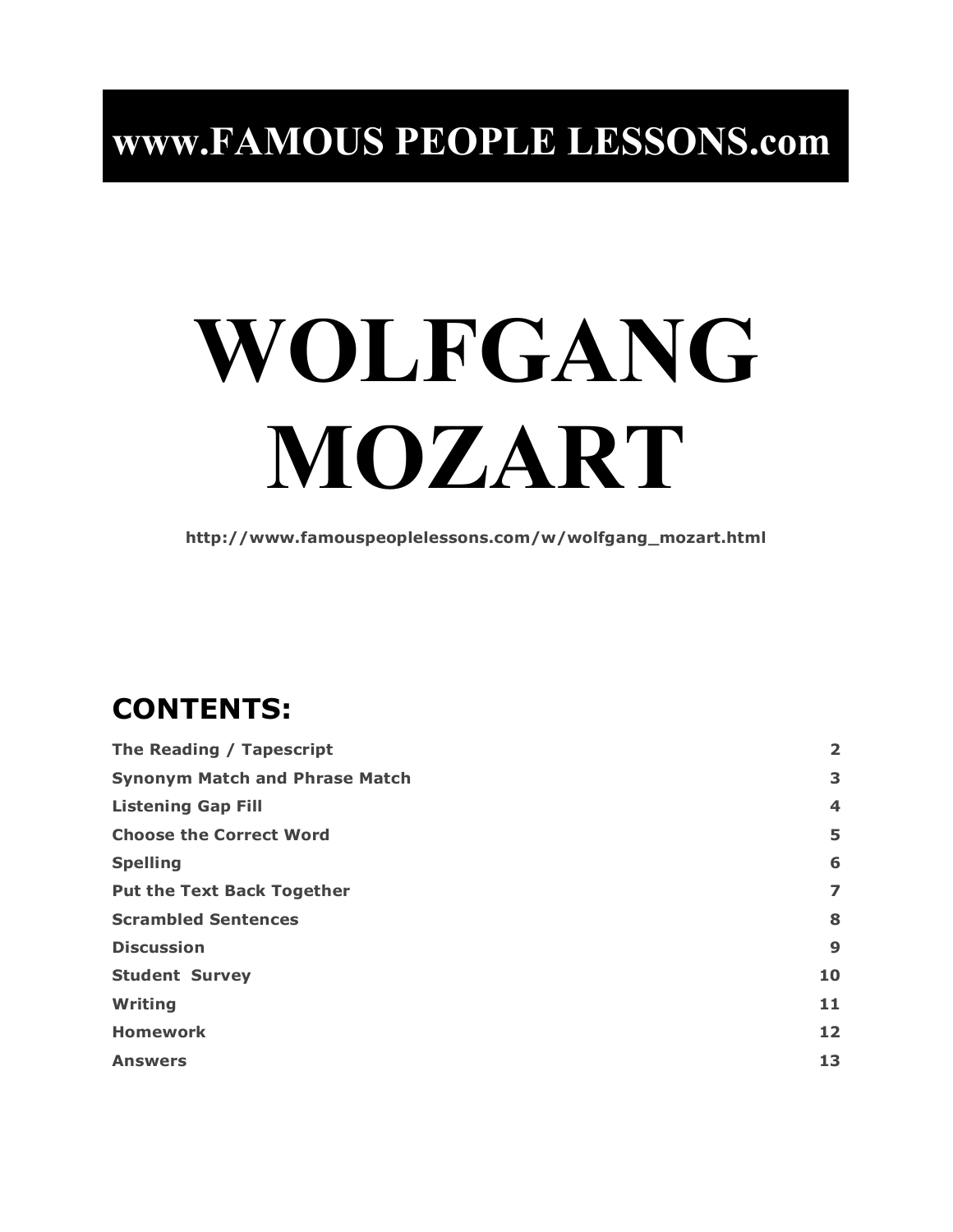## **THE READING / TAPESCRIPT**

Wolfgang Amadeus Mozart lived between 1756 and 1791. He is one of the most famous composers ever to live. You can hear his music almost everywhere today – in TV commercials, movies, mobile phone ringtones, and of course concert halls. He composed over 600 works ranging from symphonies, piano concertos, operas and choral music. Many musicians and music experts say he was a musical genius.

Mozart was born into a musical family in Salzburg, Austria. His father worked for the local orchestra, taught the violin and was a composer. Mozart started learning the keyboard when he was three and composed his first pieces of music aged five. His father soon became unable to keep up with his son's outstanding talents.

Between the ages of six and seventeen, Mozart went on tours of Europe with his family. He performed in front of royalty and met many great musicians. He also studied the works of the great composers, including Johan Bach, who he met in London in 1764 and 1765. By his mid-teens, Mozart had established himself throughout Europe as an up-and-coming composer.

Mozart moved to Vienna and started composing some of his finest works, including the opera "The Marriage of Figaro". He married, had two children and lived quite a lavish lifestyle. He worked non-stop producing music that is studied by students all over the world today. He continues to be one of the greatest influences on classical music.

237 words Flesch Kinkaid 9.3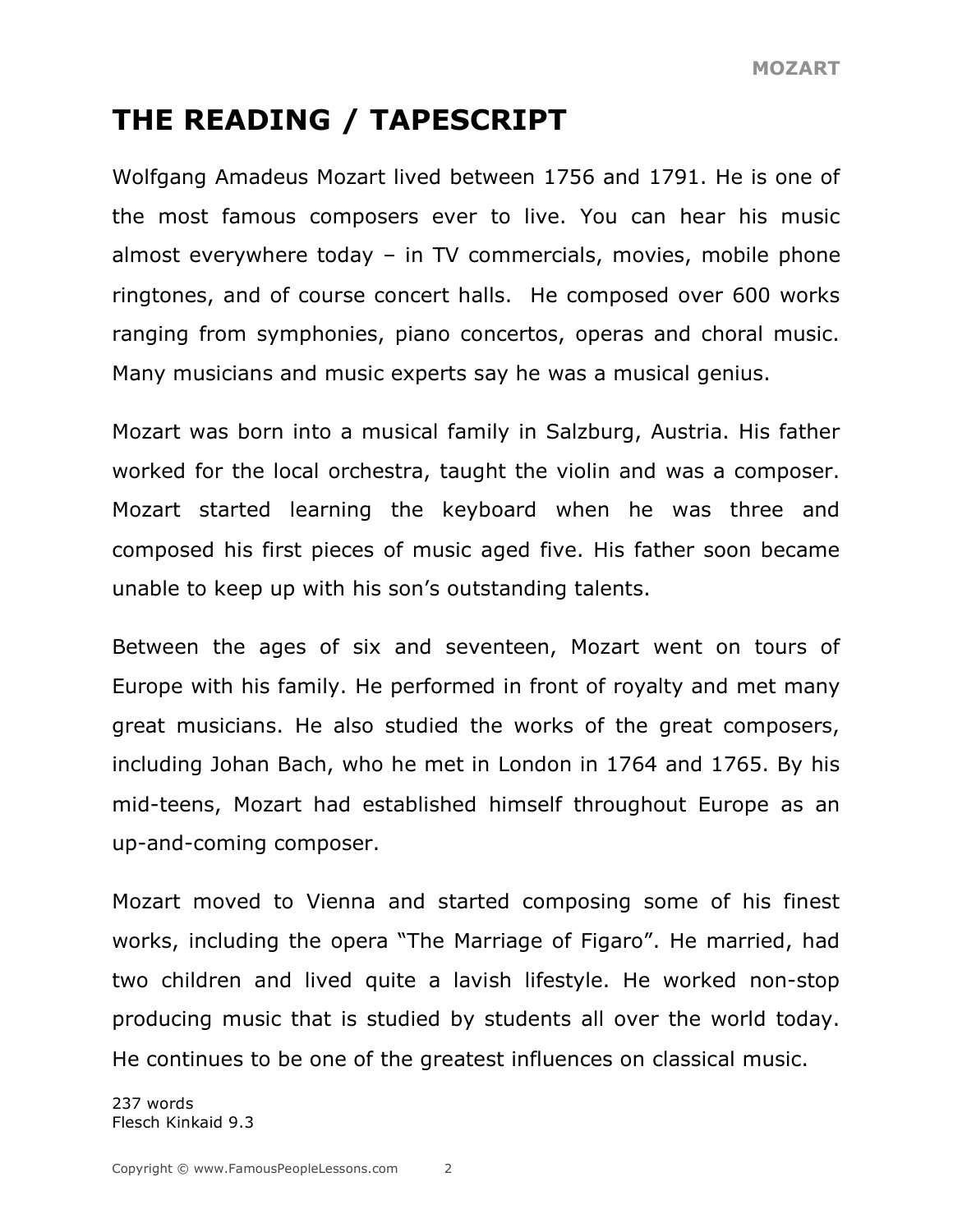**SYNONYM MATCH: Match the words from the article on the left with their synonyms on the right. Are your answers the same as other students'?**

*Paragraphs 1 and 2*

- 1. almost *a.* specialists
- 2 composed *b.* superb
- 3. experts *c.* piano
- 4. local *d.* virtually
- 5. keyboard *e.* neighbourhood
- 6. outstanding *f.* wrote

#### *Paragraphs 3 and 4*

7. tours *g.* best 8. established *h.* rising 9. up-and-coming *i.* trips 10. finest *j.* luxurious 11 lavish *k* inspirations 12 influences *l* well known

#### **PHRASE MATCH: Match the following phrases from the article.**

- 1. Wolfgang Amadeus Mozart lived *a.* studied by students
- 2 music experts say *b.* of music aged five
- 3. Mozart was born *c.* lavish lifestyle
- 4. composed his first pieces *d.* coming composer
- 5. His father soon became unable *e.* he was a musical genius
- 6. He also studied the works *f.* on classical music
- 
- 
- 9. lived quite a *i.* to keep up
- 10. one of the greatest influences *j.* of the great composers
- 
- 
- 
- 
- 
- 
- 7. an up-and- *g.* into a musical family
- 8. producing music that is *h.* between 1756 and 1791
	-
	-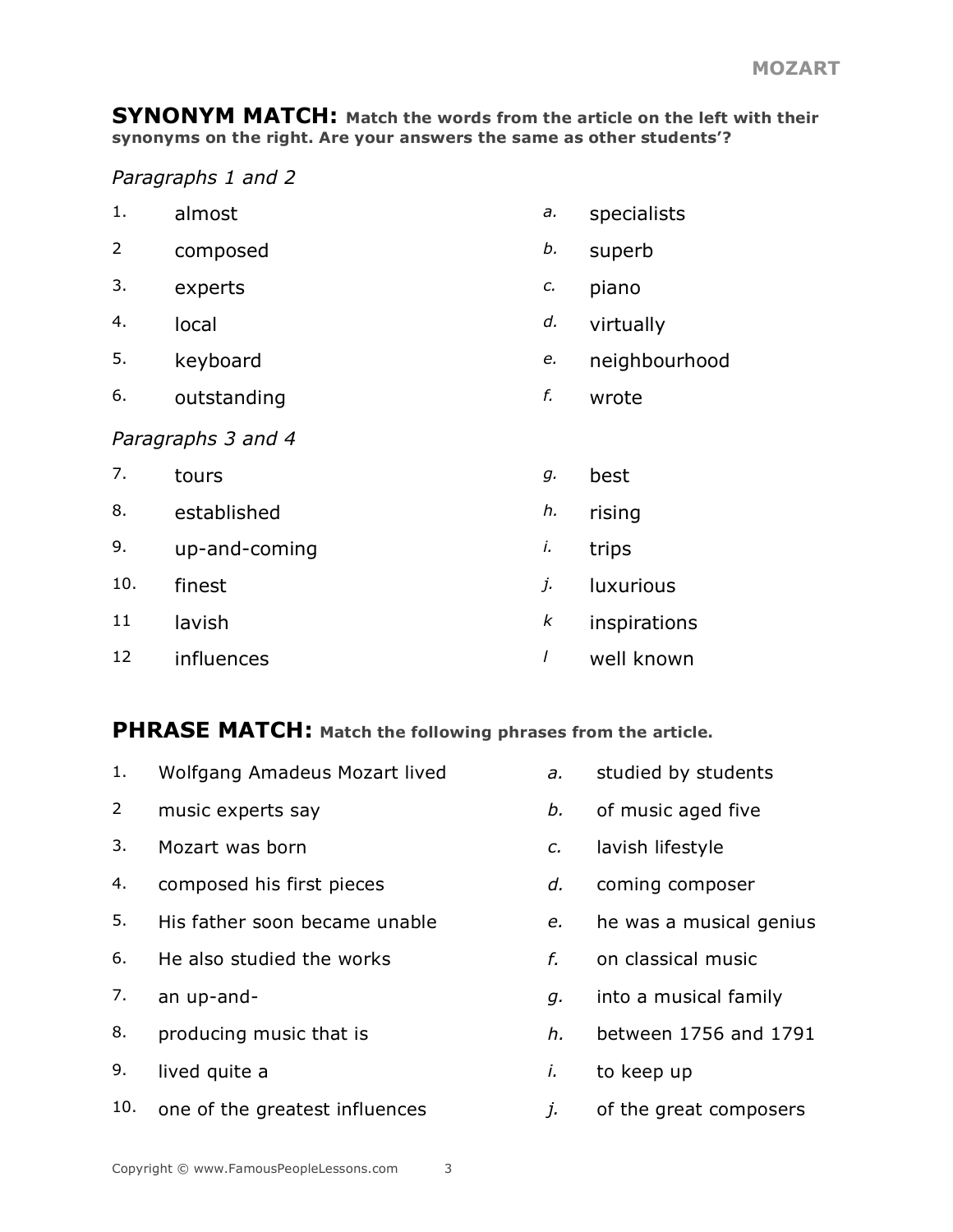#### **LISTENING GAP FILL:**

Wolfgang Amadeus Mozart \_\_\_\_\_\_\_\_\_\_\_\_\_\_\_\_\_\_\_ 1756 and 1791. He is one of the most famous composers \_\_\_\_\_\_\_\_\_\_\_\_\_\_\_. You can hear his music almost everywhere today – in TV commercials, movies, mobile phone ringtones, and of course concert halls. He composed over 600 **b** from symphonies, piano concertos, operas and choral music. Many musicians and **Exercise 2** he was a musical genius. Mozart \_\_\_\_\_\_\_\_\_\_\_\_\_\_\_\_\_\_\_\_\_\_\_\_ a musical family in Salzburg, Austria. His father and local orchestra, taught the violin and was a composer. Mozart started learning the keyboard when he was three and composed his first \_\_\_\_\_\_\_\_\_\_\_\_\_\_\_\_\_\_\_ aged five. His father soon became unable \_\_\_\_\_\_\_\_\_\_\_\_\_\_\_ his son's outstanding talents. Between the ages of six and seventeen, Mozart Theorem and Seventeen, Mozart Europe with his family. He performed \_\_\_\_\_\_\_\_\_\_\_\_\_\_\_ and met many great musicians. He also studied the composers, including Johan Bach, who he met in London in 1764 and 1765. \_\_\_\_\_\_\_\_\_\_\_\_\_\_\_\_\_, Mozart had established himself throughout Europe as an up-and-coming composer. Mozart moved to Vienna and started composing \_\_\_\_\_\_\_\_\_\_\_\_\_\_\_\_\_\_\_\_\_\_\_\_\_\_\_\_\_\_\_\_\_\_\_ works, including the opera "The Marriage of Figaro". He married, had two children and lived \_\_\_\_\_\_\_\_\_\_\_\_\_\_\_\_\_\_ lifestyle. He worked nonstop producing music \_\_\_\_\_\_\_\_\_\_\_\_\_\_\_\_\_\_\_ by students all over the world today. He continues \_\_\_\_\_\_\_\_\_\_\_\_\_\_\_\_\_\_\_ greatest influences on classical music.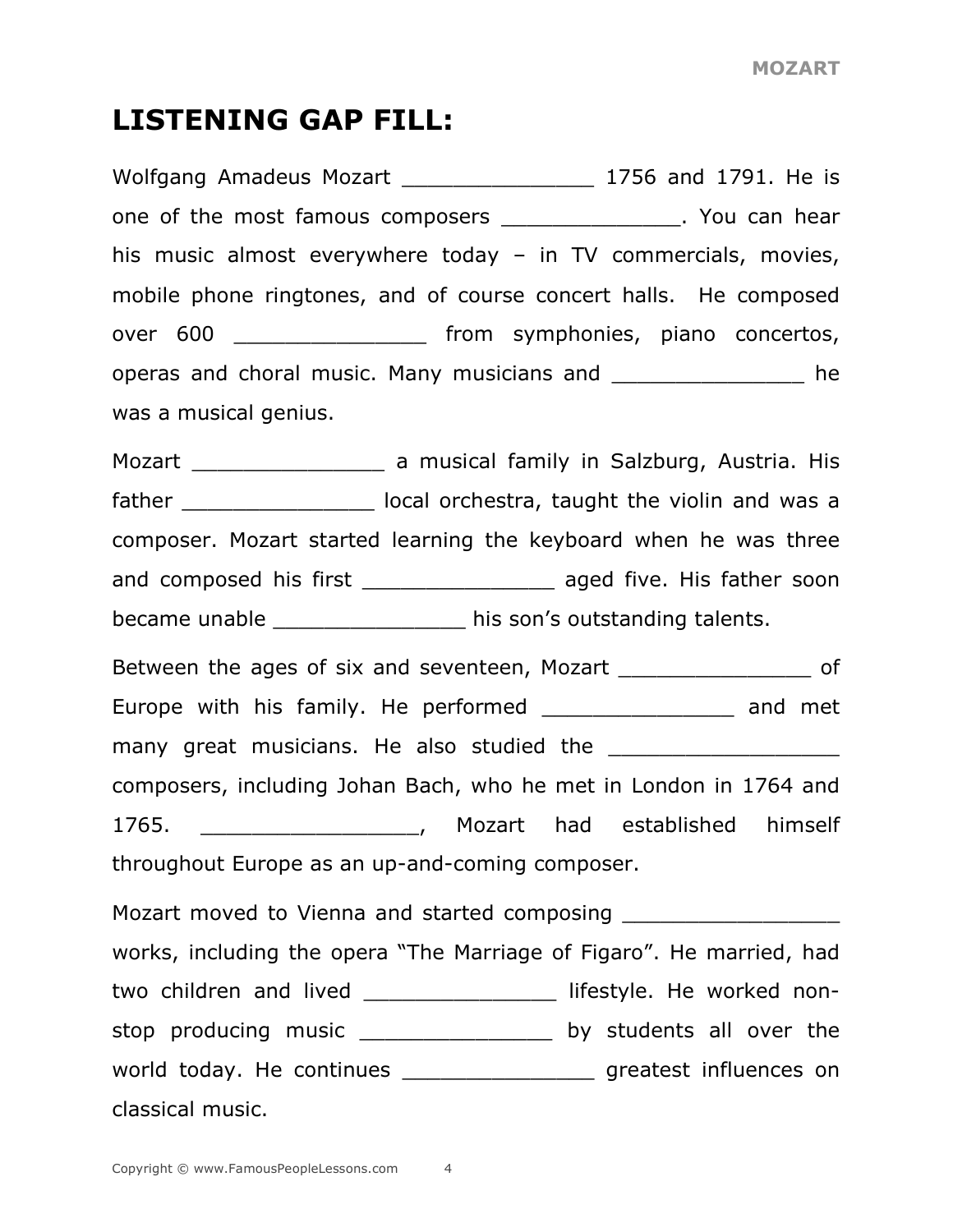## **CHOOSE THE CORRECT WORD:**

**Delete the wrong word in each of the pairs in italics.**

Wolfgang Amadeus Mozart lived *between / around* 1756 and 1791. He is one of the most famous composers *even / ever* to live. You can hear his music almost everywhere today – in TV commercials, movies, mobile phone ringtones, and of course concert halls. He composed over 600 *work / works* ranging from symphonies, piano concertos, operas and *choral / coral* music. Many musicians and music experts say he was a musical genius.

Mozart was born *onto / into* a musical family in Salzburg, Austria. His father worked *for / by* the local orchestra, taught the violin and was a composer. Mozart started learning the keyboard when he was three and composed his first pieces of music *aged / age* five. His father soon became unable to keep *down / up* with his son's outstanding talents.

Between the ages of six and seventeen, Mozart *went / been* on tours of Europe with his family. He performed in front of *royalty / royal* and met many great musicians. He also studied the works of the *greet / great* composers, including Johan Bach, who he met in London in 1764 and 1765. By his mid-teens, Mozart had established himself throughout Europe as an *up-and-coming / down-and-out* composer.

Mozart moved to Vienna and started *composed / composing* some of his finest works, *including / included* the opera "The Marriage of Figaro". He married, had two children and lived *quite / quiet* a lavish lifestyle. He worked non-stop producing music that is studied by students all over the world today. He continues to be one of the greatest *influence / influences* on classical music.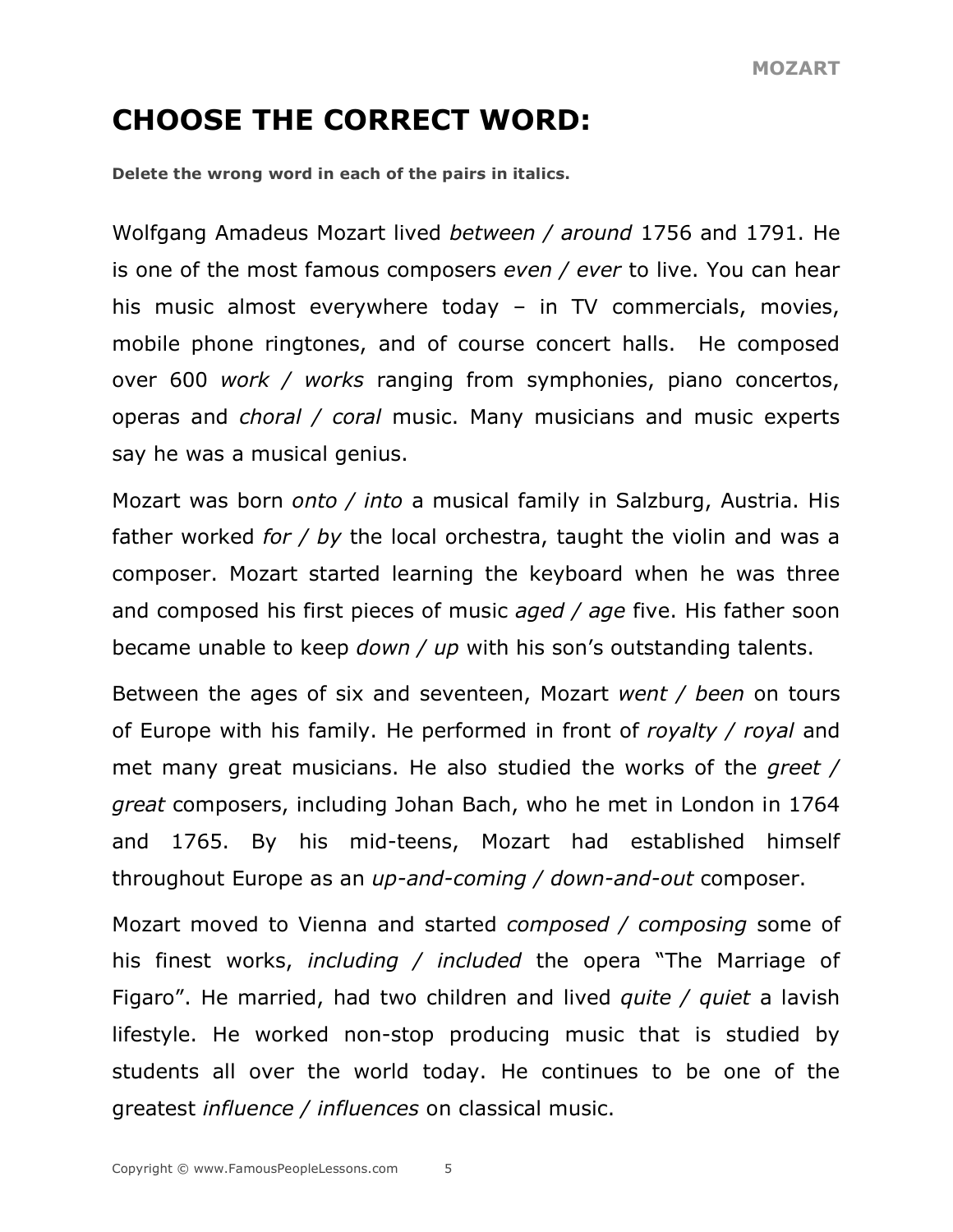## **SPELLING:**

**These jumbled words are from the text. Spell them correctly.**

#### *Paragraph 1*

- 1. Mozart lived tneebwe 1756 and 1791
- 2. mobile phone oniersntg
- 3. He composed over 600 rwkso
- 4. he was a musical ugnise

#### *Paragraph 2*

- 5. Mozart was born into a sailumc family
- 6. His father worked for the local etscorrha
- 7. albenu to keep up
- 8. his son's outstanding tantsle

#### *Paragraph 3*

- 9. He performed in front of rtalyyo
- 10. the works of the agtre composers
- 11. Mozart had hdiselatebs himself
- 12. an up-and-nimgoc composer

#### *Paragraph 4*

- 13. some of his tfesni works
- 14. lived quite a lavish eyflstiel
- 15. He worked nno-tops
- 16. one of the greatest leisnnecuf on classical music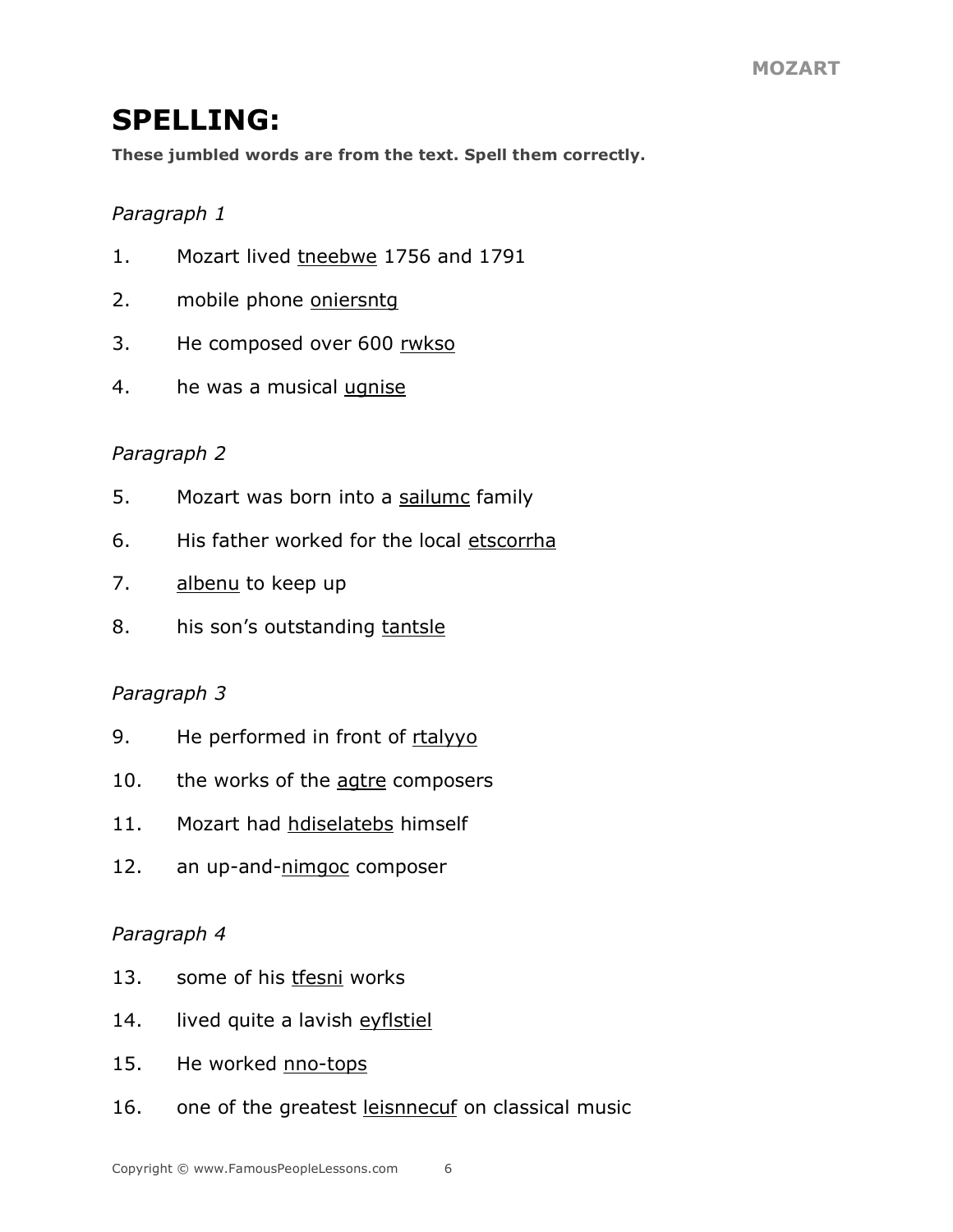## **PUT THE TEXT BACK TOGETHER**

**Number these lines in the correct order.**

- ( ) Between the ages of six and seventeen, Mozart went on tours of Europe with his family. He performed in front of
- ( ) music. Many musicians and music experts say he was a musical genius.
- ( ) aged five. His father soon became unable to keep up with and develop his son's outstanding talents.
- ( ) Mozart moved to Vienna and started composing some of his finest
- ( ) be one of the greatest influences on classical music.
- $($ ) lifestyle. He worked non-stop producing music that is studied by students all over the world today. He continues to
- ( ) violin and was a composer. Mozart started learning the keyboard when he was three and composed his first pieces of music
- ( ) hear his music almost everywhere today in TV commercials, movies, mobile phone ringtones, and of course concert
- ( ) works, including the opera "The Marriage of Figaro". He married, had two children and lived quite a lavish
- ( ) composers, including Johan Bach, who he met in London in 1764 and 1765. By his mid-teens, Mozart had
- ( ) halls. He composed over 600 works ranging from symphonies, piano concertos, operas and choral
- ( ) royalty and met many great musicians. He also studied the works of the great
- ( ) established himself throughout Europe as an up-and-coming composer.
- ( ) Mozart was born into a musical family in Salzburg, Austria. His father worked for the local orchestra, taught the
- ( *1* ) Wolfgang Amadeus Mozart lived between 1756 and 1791. He is one of the most famous composers ever to live. You can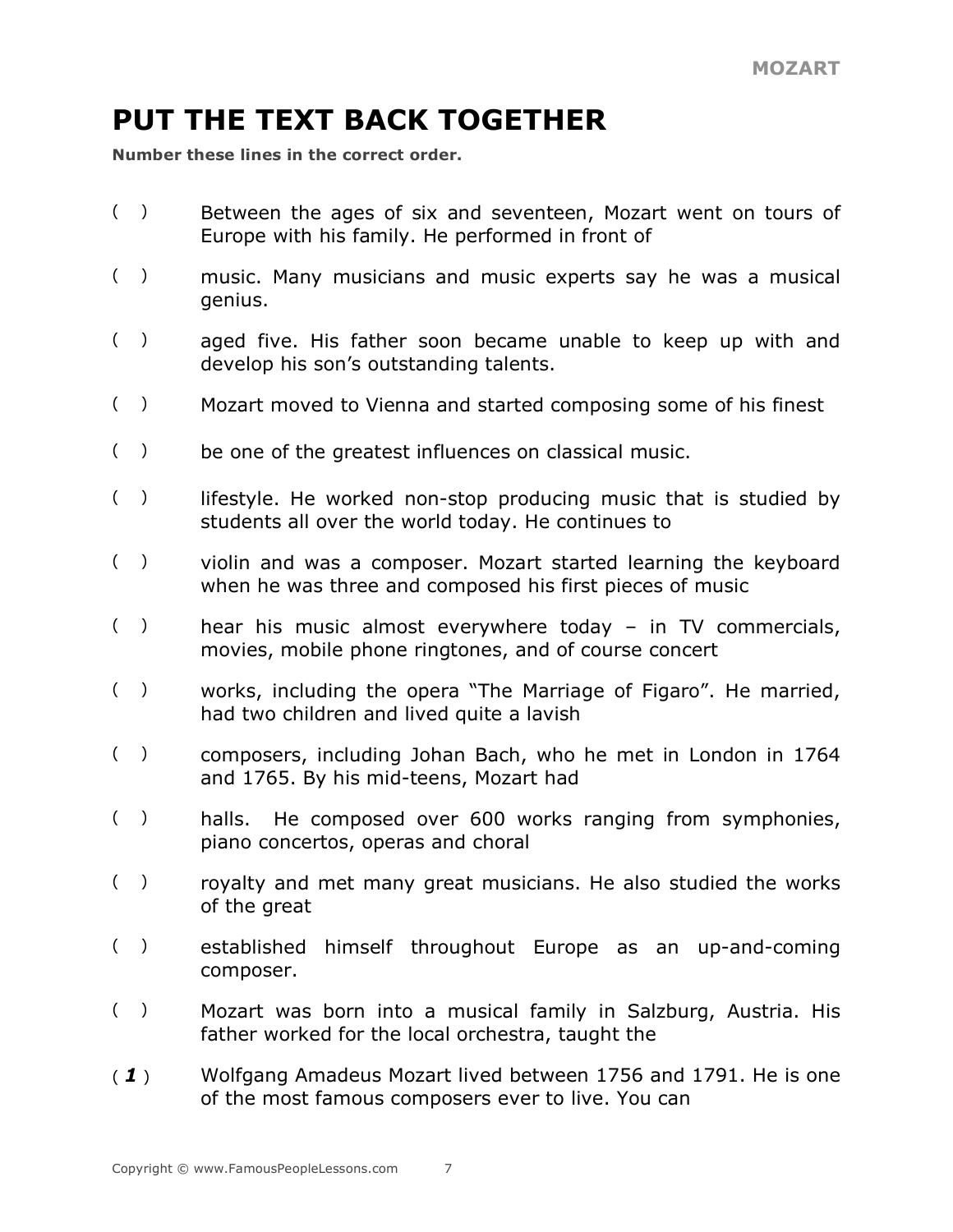#### **SCRAMBLED SENTENCES**

**With your partner, put the words back into the correct order.**

- 1. Mozart 1791 and 1756 between lived
- 2. music genius musical a was he say experts
- 3. into musical Mozart born a family was
- 4. three keyboard Mozart when started he learning was the
- 5. develop keep his up son's with outstanding and talents
- 6. Mozart Europe of tours on went
- 7. royalty of front in performed He
- 8. finest started some his works composing of
- 9. quite lifestyle a lived lavish
- 10. by students all over the world today music that is studied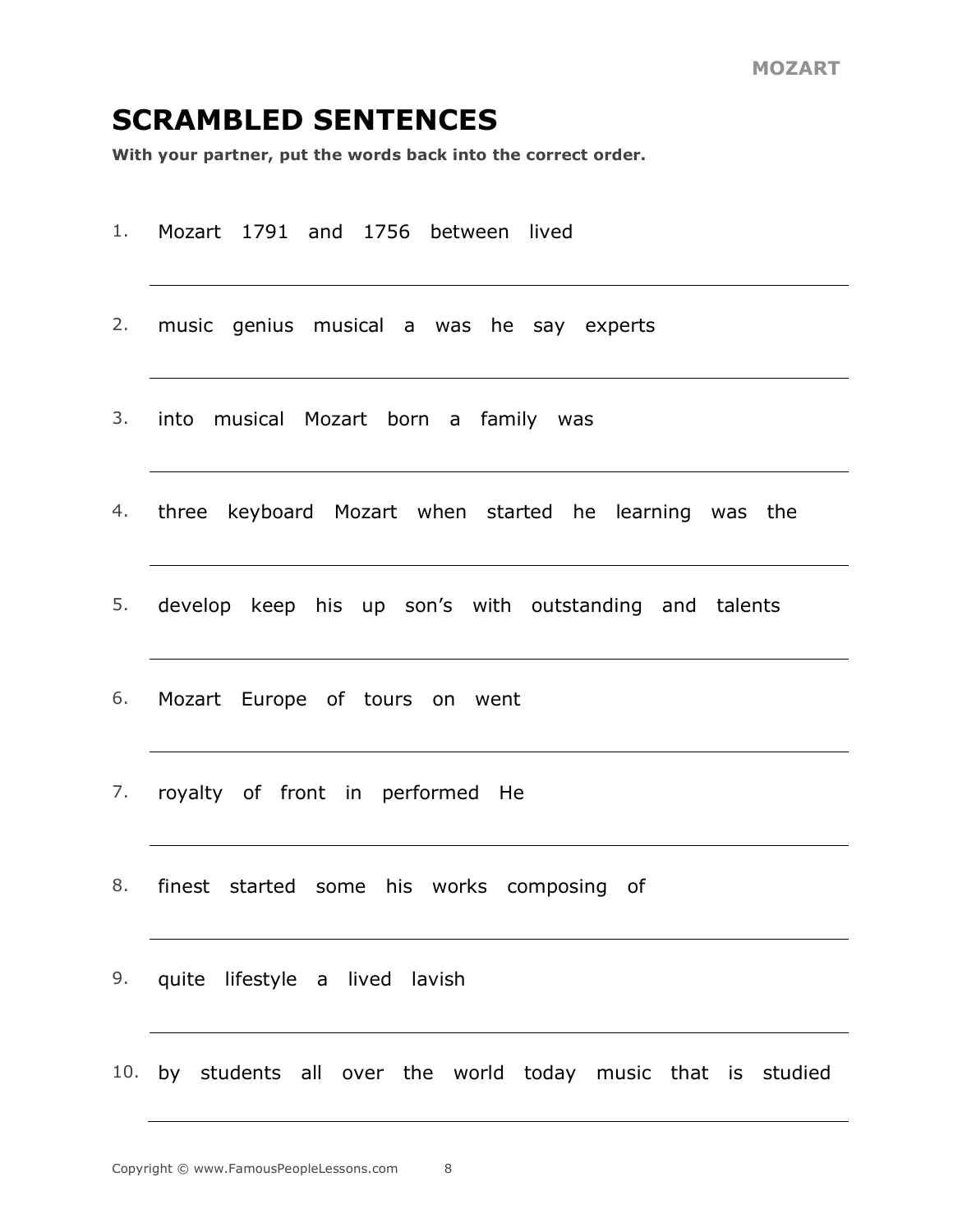### **MOZART DISCUSSION:**

#### **STUDENT A's QUESTIONS (Do not show these to student B)**

| 1. | What do you know about Mozart?                    |  |  |  |  |
|----|---------------------------------------------------|--|--|--|--|
| 2. | Would you like to have met Mozart?                |  |  |  |  |
| 3. | What would you like to know about Mozart and why? |  |  |  |  |
| 4. |                                                   |  |  |  |  |
| 5. |                                                   |  |  |  |  |
| 6. |                                                   |  |  |  |  |
| 7. |                                                   |  |  |  |  |
| 8. |                                                   |  |  |  |  |

Copyright © www.FamousPeopleLessons.com

------------------------------------------------------------------------------

**MOZART**

### **MOZART DISCUSSION: STUDENT B's QUESTIONS (Do not show these to student A)**

- 1. What did you learn from this text about Mozart?
- 2. What questions would you like to have asked Mozart?
- 3. What would his answers have been to those questions?

| 5. |  |
|----|--|
|    |  |
| 6. |  |
| 7. |  |
| 8. |  |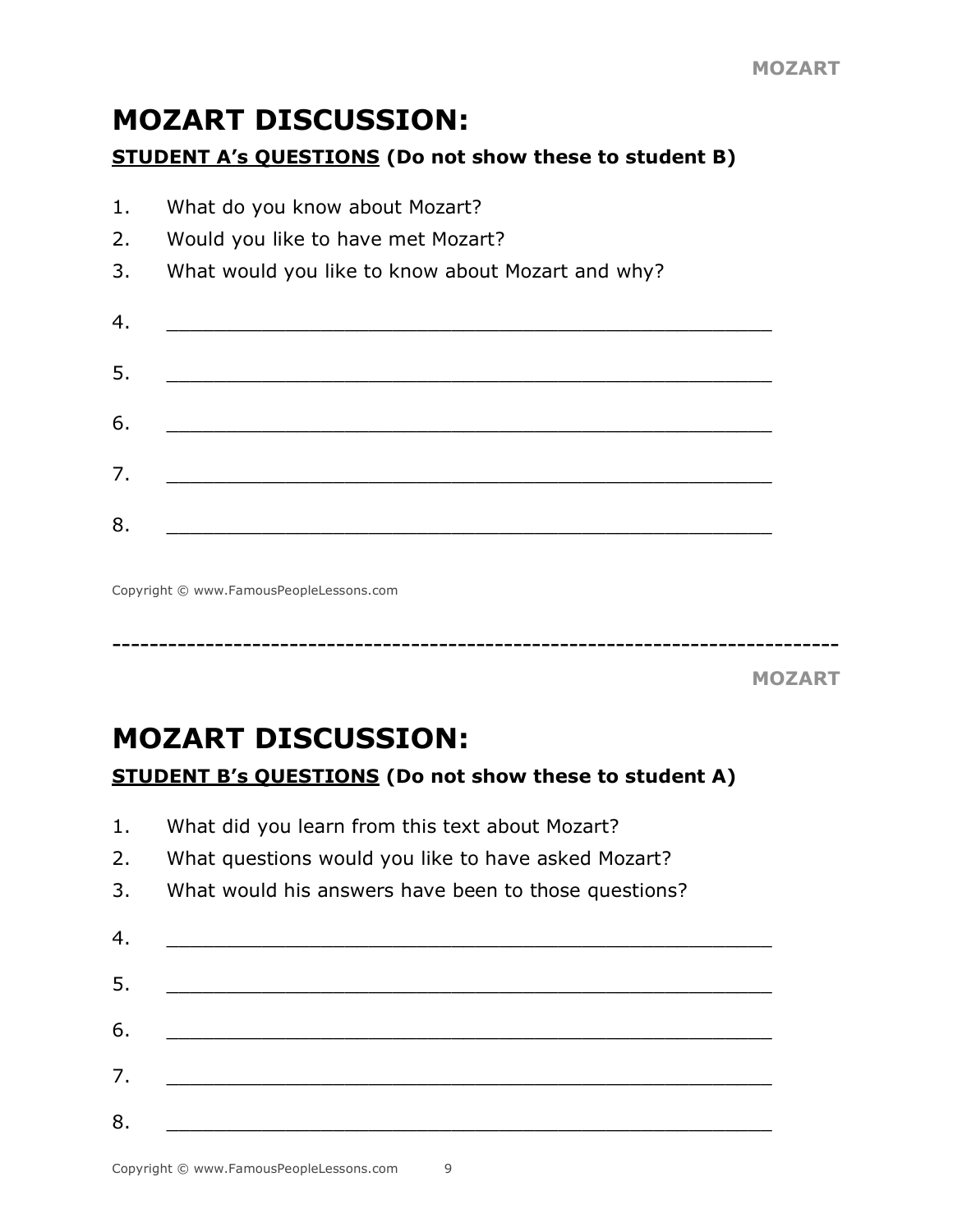## **MOZART SURVEY:**

**Write five questions about Mozart in the table. Do this in pairs/groups. Each student must write the questions on his / her own paper.**

**Without your partner, interview other students. Write down their answers.**

|      | STUDENT 1 | STUDENT 2 | STUDENT 3 |
|------|-----------|-----------|-----------|
| Q.1. |           |           |           |
| Q.2. |           |           |           |
| Q.3. |           |           |           |
| Q.4. |           |           |           |
| Q.5. |           |           |           |

**Return to your original partner(s) and share and talk about what you found out. Make mini-presentations to other groups on your findings.**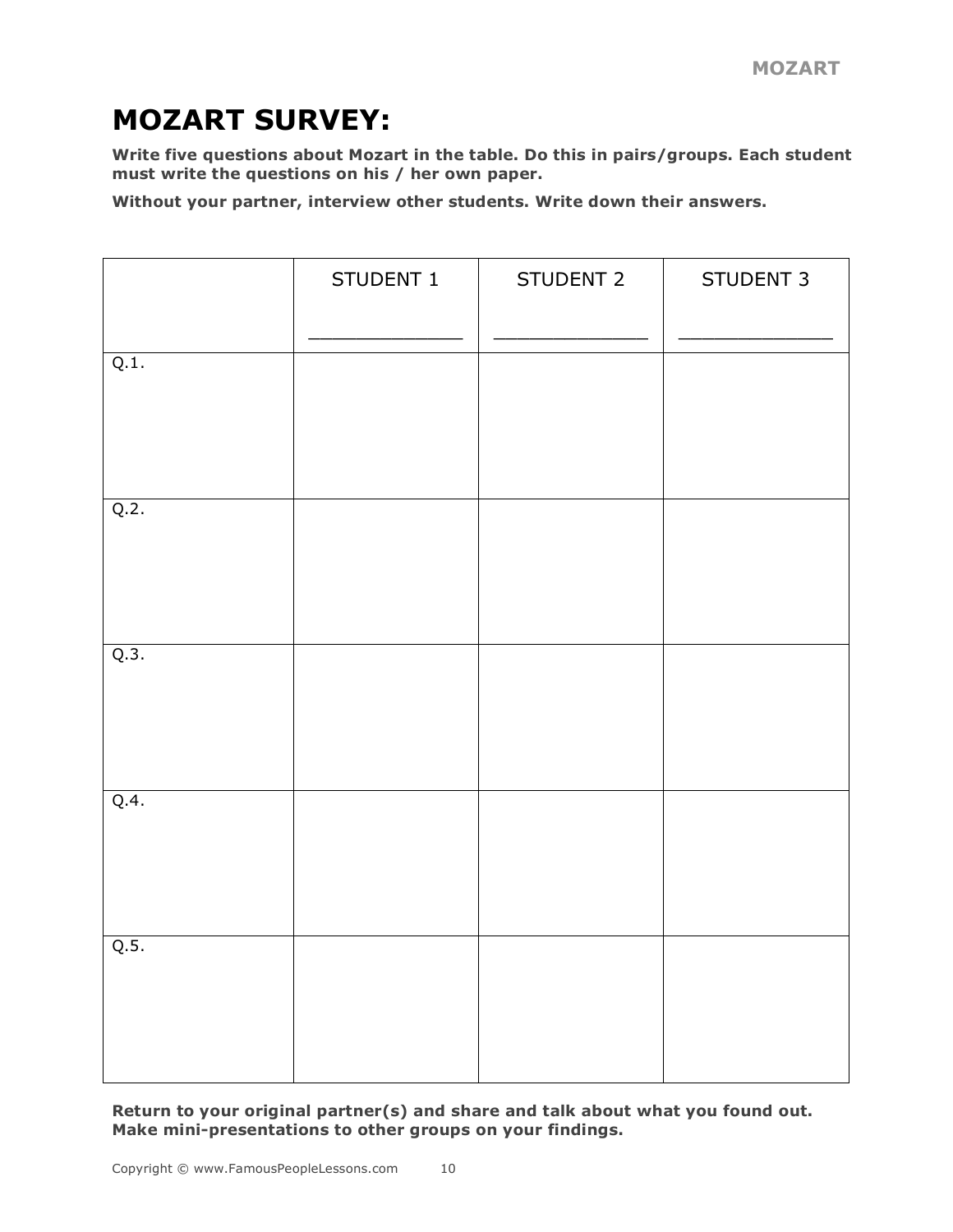## **WRITING:**

Write about Mozart for 10 minutes. Show your partner your paper. Correct each other's work.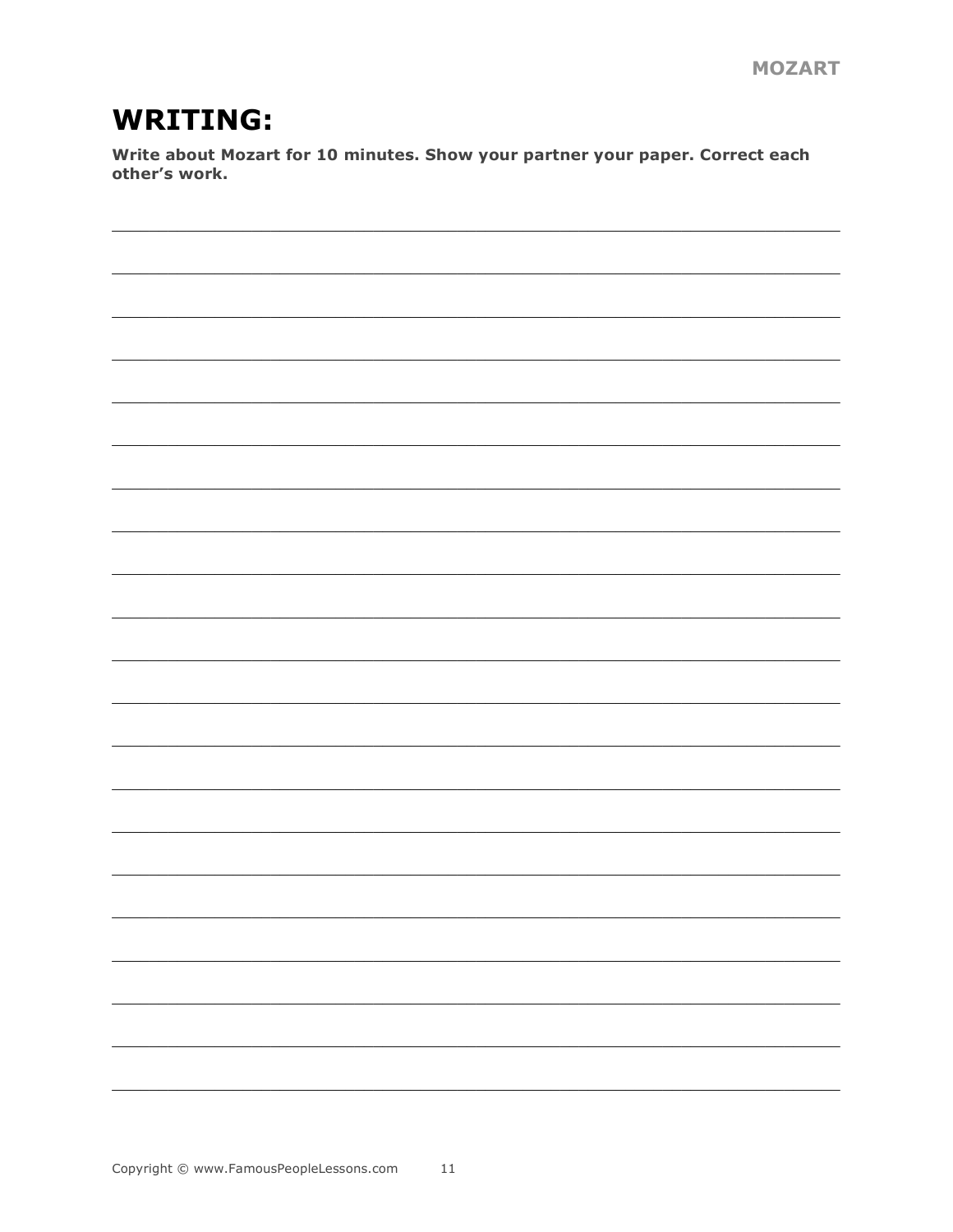## **HOMEWORK**

**1. VOCABULARY EXTENSION:** Choose several of the words from the text. Use a dictionary or Google's search field (or another search engine) to build up more associations / collocations of each word.

**2. INTERNET:** Search the Internet and find more information about Mozart. Talk about what you discover with your partner(s) in the next lesson.

**3. MOZART POSTER:** Make a poster showing the different stages of the life of Mozart. Show your poster to your classmates in the next lesson. Did you all find out similar things?

**4. MAGAZINE ARTICLE:** Write a magazine article about Mozart. Include an imaginary interview with him. Write about what he did every day and what he thought about.

Read what you wrote to your classmates in the next lesson. Give each other feedback on your articles.

**5. LETTER:** Write a letter to Mozart. Ask him three questions about his life. Tell him how important he is in today's world. Read your letter to your partner(s) in your next lesson. Your "Mozart expert" partner(s) will try and answer your questions.